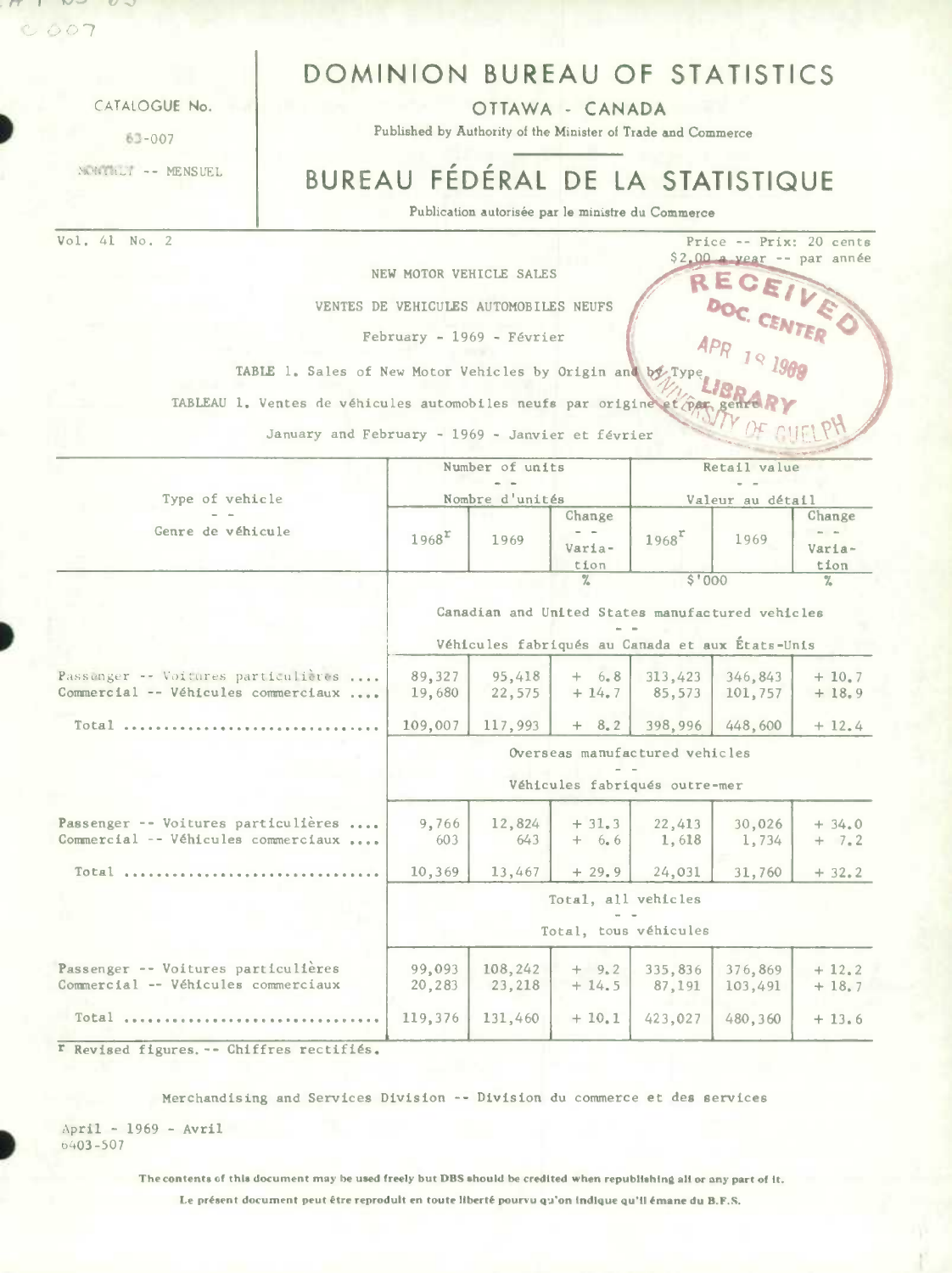# TABLE 2. Sales of New Motor Vehicles by Type and by Prevince

## February 1969

TABLEAU 2. Ventes de véhicules automobiles neurs, par genre et par province

Février 1969

|                                                  | Passenger<br>Voitures<br>particulières                  |          | Commercial                              |         | Total             |         |  |  |  |
|--------------------------------------------------|---------------------------------------------------------|----------|-----------------------------------------|---------|-------------------|---------|--|--|--|
| Province                                         |                                                         |          | Véhicules<br>commerciaux                |         |                   |         |  |  |  |
| $-11$                                            | 1968 <sup>T</sup>                                       | 1969     | $1968$ <sup>r</sup>                     | 1969    | 1968 <sup>T</sup> | 1969    |  |  |  |
|                                                  | Number of new motor vehicles sold                       |          |                                         |         |                   |         |  |  |  |
|                                                  | Nombre de véhicules automobiles neufs vendus            |          |                                         |         |                   |         |  |  |  |
|                                                  |                                                         |          |                                         |         |                   |         |  |  |  |
| Newfoundland --                                  |                                                         |          |                                         |         |                   |         |  |  |  |
| Terre-Neuve                                      | 756                                                     | 1,008    | 139                                     | 194     | 895               | 1,202   |  |  |  |
| Prince Edward Island --<br>Île du-Prince-Édouard | 164                                                     | 190      | 72                                      | 66      | 236               | 256     |  |  |  |
| Nova Scotia --<br>Nouvelle-Écosse                | 1,577                                                   | 2,341    | 313                                     | 364     | 1,890             | 2,705   |  |  |  |
| New Brunswick --                                 |                                                         |          |                                         |         |                   |         |  |  |  |
| Nouveau-Brunswick                                | 1,176                                                   | 1,640    | 269                                     | 365     | 1,445             | 2,005   |  |  |  |
| Québec                                           | 12,614                                                  | 13,542   | 1,637                                   | 1,791   | 14,251            | 15,333  |  |  |  |
| Ontario                                          | 21,491                                                  | 25,580   | 3,278                                   | 4,260   | 24,769            | 29,840  |  |  |  |
| Manitoba                                         | 1,854                                                   | 2,002    | 501                                     | 546     | 2,355             | 2,548   |  |  |  |
| Saskatchewan                                     | 1,970                                                   | 1,570    | 914                                     | 723     | 2,884             | 2,293   |  |  |  |
| Alberta                                          | 3,988                                                   | 3,972    | 1,627                                   | 1,767   | 5,615             | 5,739   |  |  |  |
| British Columbia --                              |                                                         |          |                                         |         |                   |         |  |  |  |
| $\text{Colombie-Britannique}(1) \ldots$          | 4,575                                                   | 5,620    | 1,257                                   | 1,827   | 5,832             | 7,447   |  |  |  |
| Canada                                           | 50, 165                                                 | 57,465   | 10,007                                  | 11,903  | 60,172            | 69,368  |  |  |  |
|                                                  |                                                         |          |                                         |         |                   |         |  |  |  |
|                                                  |                                                         |          | Retail value of new motor vehicles sold |         |                   |         |  |  |  |
|                                                  | Valeur au détail des véhicules automobiles neufs vendus |          |                                         |         |                   |         |  |  |  |
|                                                  | \$'000 -- milliers de dollars                           |          |                                         |         |                   |         |  |  |  |
| Newfoundland --                                  |                                                         |          |                                         |         |                   |         |  |  |  |
| Terre-Neuve                                      | 2,494                                                   | 3,425    | 535                                     | 764     | 3,029             | 4,189   |  |  |  |
| Prince Edward Island --                          |                                                         |          |                                         |         |                   |         |  |  |  |
| Île du-Prince-Édouard<br>Nova Scotia --          | 530                                                     | 649      | 261                                     | 243     | 791               | 892     |  |  |  |
| Nouvelle-Écosse<br>New Brunswick --              | 5,180                                                   | 7,850    | 1,448                                   | 1,727   | 6,628             | 9,577   |  |  |  |
| Nouveau-Brunswick                                | 3,936                                                   | 5,467    | 1,136                                   | 1,620   | 5,072             | 7,087   |  |  |  |
| Québec                                           | 44,015                                                  | 47,563   | 7,151                                   | 8,564   | 51,166            | 56, 127 |  |  |  |
| Ontario                                          | 72,778                                                  | 89,663   | 14,321                                  | 19,265  | 87,099            | 108,928 |  |  |  |
| Manitoba                                         | 6,371                                                   | 7,092    | 1,986                                   | 2,348   | 8,357             | 9,440   |  |  |  |
| Saskatchewan                                     | 6,856                                                   | 5,655    | 3,271                                   | 3,052   | 10, 127           | 8,707   |  |  |  |
| Alberta                                          | 14,386                                                  | 14,451   | 6,176                                   | 7,329   | 20,562            | 21,780  |  |  |  |
| British Columbia --                              |                                                         |          |                                         |         |                   |         |  |  |  |
| $\text{Colombie-Britannique}(1) \ldots$          | 15,065                                                  | 18,901   | 6,084                                   | 9,269   | 21, 149           | 28, 170 |  |  |  |
| Canada                                           | 171, 611                                                | 200, 716 | 42,369                                  | 54, 181 | 213,980           | 254,897 |  |  |  |

(1) Includes Yukon and Northwest Territories -- Comprend is Jukon at las Territoires du Herd-Cusat.<br><sup>1</sup> Revised figures. -- Chiffres rectifiés.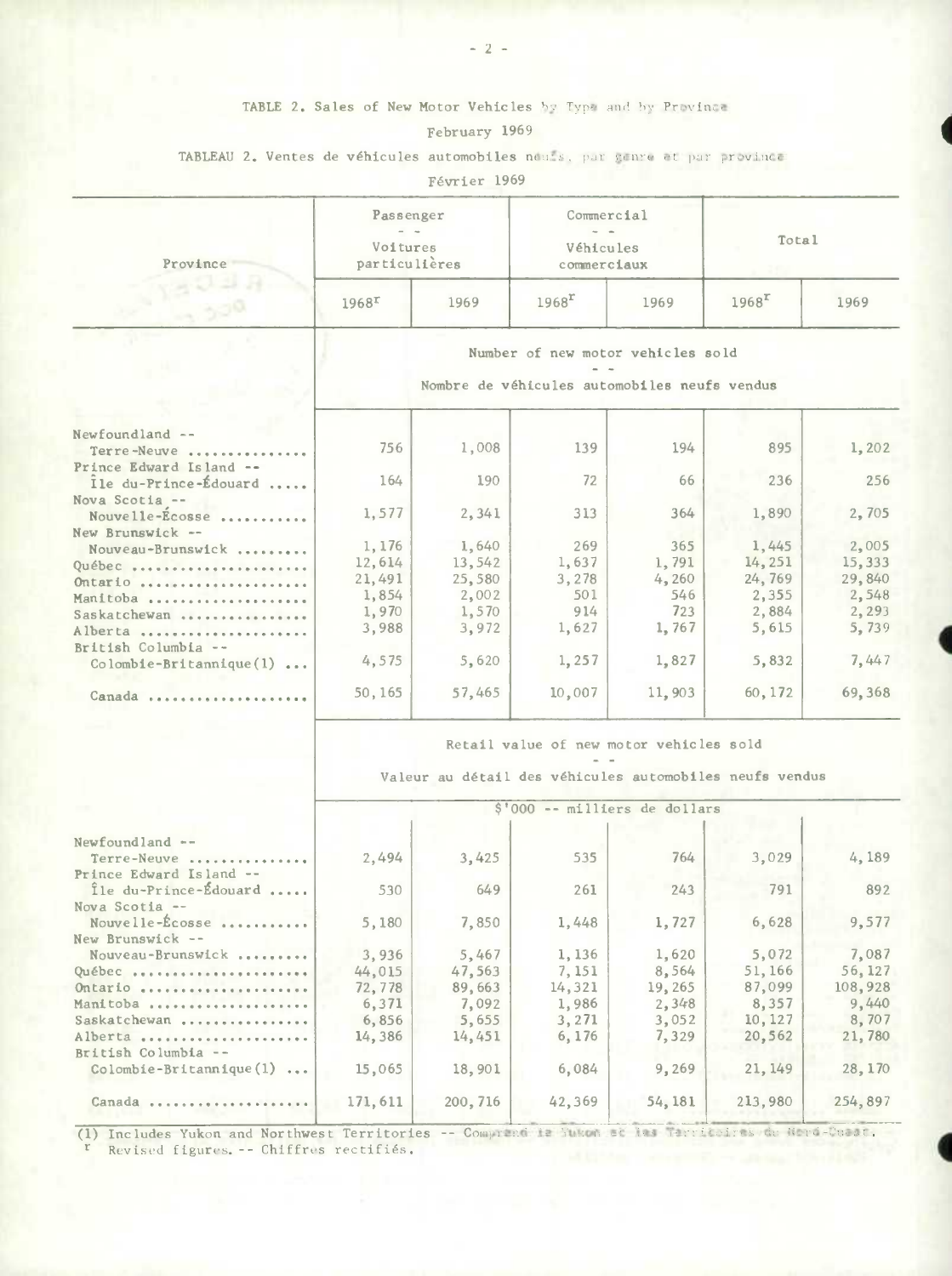TABLE 3. Sales of Canadian and United States Manufactured Vehicles by Type and by Province

February 1969

TABLEAU 3. Ventes de véhicules fabriqués au Canada et aux États-Unis, par genre et par province Février 1969

| Province                                                   | Passenger<br>Voitures<br>particulières |                                                                                   | Commercial<br>Véhicules<br>commerciaux |                 | Total               |                 |
|------------------------------------------------------------|----------------------------------------|-----------------------------------------------------------------------------------|----------------------------------------|-----------------|---------------------|-----------------|
|                                                            | $1968^{\text{T}}$                      | 1969                                                                              | 1968 <sup>F</sup>                      | 1969            | $1968$ <sup>r</sup> | 1969            |
|                                                            |                                        | Number of new motor vehicles sold<br>Nombre de véhicules automobiles neufs vendus |                                        |                 |                     |                 |
| $Newtondland --$<br>Terre-Neuve<br>Prince Edward Island -- | 628                                    | 896                                                                               |                                        |                 | <b>B</b> rave       |                 |
| Ile du-Prince-Édouard<br>Nova Scotia --<br>Nouvelle-Écosse | 139<br>1,348                           | 165<br>1,959                                                                      | 768                                    | 951             | 3,917               | 5,299           |
| New Brunswick --<br>Nouveau-Brunswick<br>Québec            | 1,034<br>11,502                        | 1,328<br>11,809                                                                   | 1,604                                  | 1,755           | 13,106              | 13,564          |
| Ontario<br>Manitoba<br>Saskatchewan                        | 19,433<br>1,744<br>1,914               | 22,642<br>1,833<br>1,490                                                          | 3,180<br>3,005                         | 4,169<br>3,008  | 22,613<br>10,398    | 26,811<br>9,931 |
| Alberta<br>British Columbia --                             | 3,735                                  | 3,600                                                                             |                                        |                 |                     |                 |
| $Colomb1e-Brittann1que(1) $<br>Canada                      | 3,406<br>44.883                        | 3,961<br>49.683                                                                   | 1,152<br>9.709                         | 1,630<br>11.513 | 4,558<br>54.592     | 5,591<br>61.196 |

Retail value of new motor vehicles sold  $\sim$   $\sim$ 

Valeur au détail des véhicules automobiles neufs vendus  $-1$ 

|                            | 5'UUU -- milliers de dollars |         |        |        |         |         |  |
|----------------------------|------------------------------|---------|--------|--------|---------|---------|--|
| Newfoundland --            |                              |         |        |        |         |         |  |
| Terre-Neuve                | 2,204                        | 3,181   |        |        |         |         |  |
| Prince Edward Island --    |                              |         |        |        |         |         |  |
| fle du-Prince-Édouard      | 480                          | 593     |        |        |         |         |  |
| Nova Scotia $-$            |                              |         | 3,307  | 4,250  | 14,346  | 19,843  |  |
| Nouvelle-Écosse            | 4.708                        | 7.026   |        |        |         |         |  |
| New Brunswick --           |                              |         |        |        |         |         |  |
| Nouveau-Brunswick          | 3.647                        | 4,793   |        |        |         |         |  |
| Québec                     | 41,460                       | 43,489  | 7,058  | 8,465  | 48,518  | 51,954  |  |
| $0$ ntario                 | 67,938                       | 82,869  | 14,050 | 19,017 | 81,988  | 101,886 |  |
| Manitoba                   | 6,117                        | 6,667   |        |        |         |         |  |
| Saskatchewan               | 6,732                        | 5,466   | 11,338 | 12,655 | 37.964  | 38,362  |  |
| Alberta                    | 13,777                       | 13,574  |        |        |         |         |  |
| British Columbia --        |                              |         |        |        |         |         |  |
| $Colomb1e-Br1tann1que(1) $ | 12,268                       | 14,953  | 5,816  | 8,735  | 18,084  | 23,688  |  |
| Canada                     | 159,331                      | 182.611 | 41.569 | 53,122 | 200,900 | 235,733 |  |
|                            |                              |         |        |        |         |         |  |

 $01000$ 

Includes Yukon and Northwest Territories -- Comprend le Yukon et les Territoires du Nord-Ouest.  $(1)$ Revised figures. -- Chiffres rectifiés.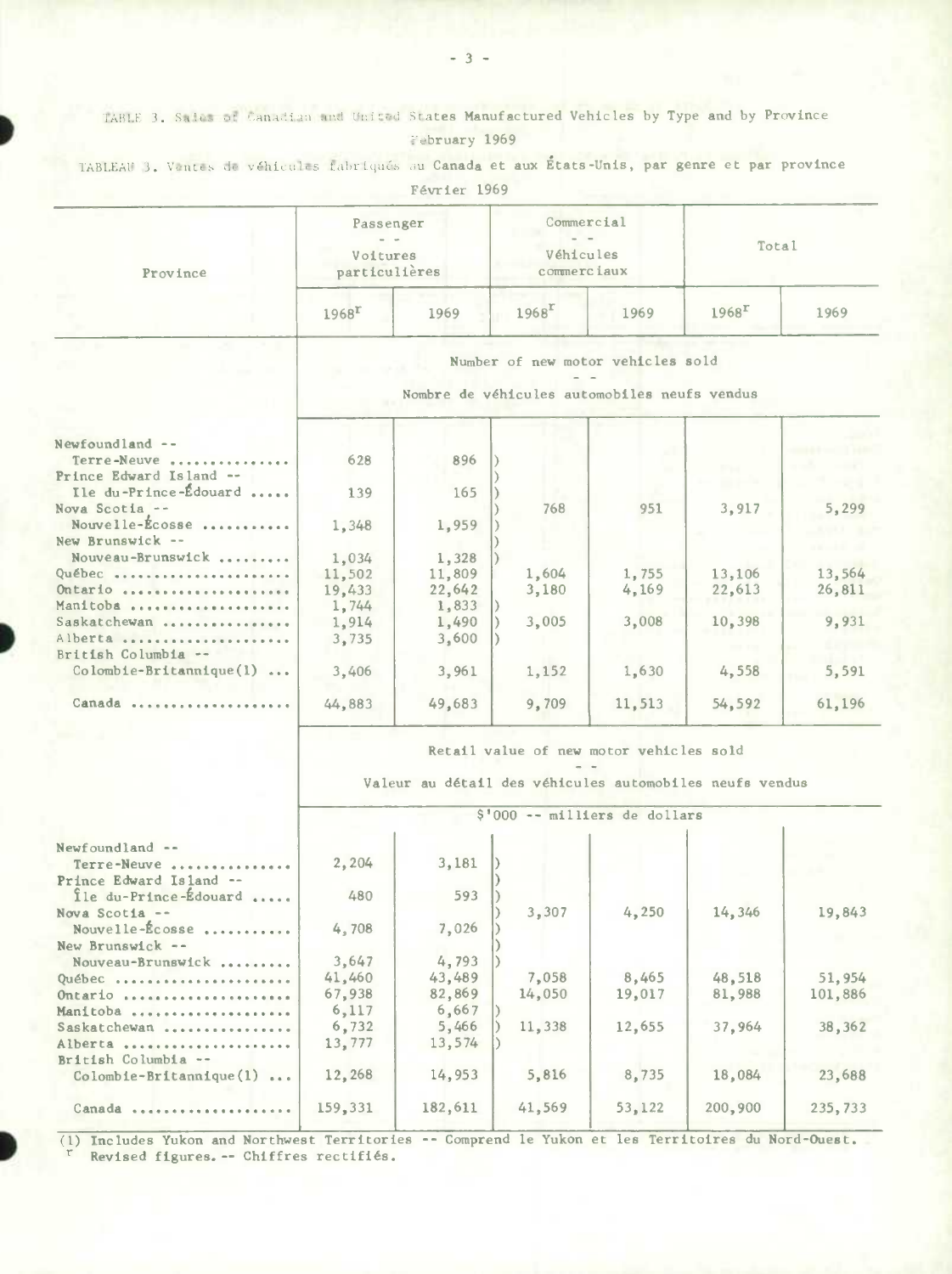### TABLE 4. Sales of Overseas Manufactured Vehicles by Type and by Province February 1969

TABLEAU 4. Ventes de véhicules fabriqués outre-mer, par genre et par province Février 1969

| Province                                | Passenger<br>Voitures<br>particulières                                                             |        |  | Commercial<br>Véhicules<br>commerciaux |       | Total             |        |  |  |
|-----------------------------------------|----------------------------------------------------------------------------------------------------|--------|--|----------------------------------------|-------|-------------------|--------|--|--|
|                                         | 1968r                                                                                              | 1969   |  | 1968                                   | 1969  | $1968^{\text{T}}$ | 1969   |  |  |
|                                         | Number of new motor vehicles sold<br>Nombre de véhicules automobiles neufs vendus                  |        |  |                                        |       |                   |        |  |  |
|                                         |                                                                                                    |        |  |                                        |       |                   |        |  |  |
| Newfoundland --<br>Terre-Neuve          | 128                                                                                                | 112    |  |                                        |       |                   |        |  |  |
| Prince Edward Island --                 |                                                                                                    |        |  |                                        |       |                   |        |  |  |
| Ile du-Prince-Édouard                   | 25                                                                                                 | 25     |  | 25                                     | 38    | 549               | 869    |  |  |
| Nova Scotia --                          |                                                                                                    |        |  |                                        |       |                   |        |  |  |
| Nouvelle-Écosse                         | 229                                                                                                | 382    |  |                                        |       |                   |        |  |  |
| New Brunswick --                        |                                                                                                    |        |  |                                        |       |                   |        |  |  |
| Nouveau-Brunswick                       | 142                                                                                                | 312    |  |                                        |       |                   |        |  |  |
| Québec                                  | 1,112                                                                                              | 1,733  |  | 33                                     | 36    | 1,145             | 1,769  |  |  |
| Ontario                                 | 2,058                                                                                              | 2,938  |  | 98                                     | 91    | 2,156             | 3,029  |  |  |
| Manitoba                                | 110                                                                                                | 169    |  |                                        |       |                   |        |  |  |
| Saskatchewan                            | 56                                                                                                 | 80     |  | 37                                     | 28    | 456               | 669    |  |  |
| Alberta                                 | 253                                                                                                | 372    |  |                                        |       |                   |        |  |  |
| British Columbia --                     |                                                                                                    |        |  |                                        |       |                   |        |  |  |
| $Colombie-Britannique(1) $              | 1,169                                                                                              | 1,659  |  | 105                                    | 197   | 1,274             | 1,830  |  |  |
|                                         |                                                                                                    |        |  |                                        |       |                   |        |  |  |
| Canada                                  | 5,282                                                                                              | 7,782  |  | 298                                    | 390   | 5,580             | 8,172  |  |  |
|                                         | Retail value of new motor vehicles sold<br>Valeur au détail des véhicules automobiles neufs vendus |        |  |                                        |       |                   |        |  |  |
|                                         | \$'000 -- milliers de dollars                                                                      |        |  |                                        |       |                   |        |  |  |
|                                         |                                                                                                    |        |  |                                        |       |                   |        |  |  |
| Newfoundland --                         |                                                                                                    |        |  |                                        |       |                   |        |  |  |
| Terre-Neuve                             | 290                                                                                                | 244    |  |                                        |       |                   |        |  |  |
| Prince Edward Island --                 |                                                                                                    |        |  |                                        |       |                   |        |  |  |
| Île du-Prince-Édouard                   | 50                                                                                                 | 56     |  | 73                                     | 104   | 1,174             | 1,902  |  |  |
| Nova Scotia --                          |                                                                                                    |        |  |                                        |       |                   |        |  |  |
| Nouvelle-Écosse                         | 472                                                                                                | 824    |  |                                        |       |                   |        |  |  |
| New Brunswick --                        |                                                                                                    |        |  |                                        |       |                   |        |  |  |
| Nouveau-Brunswick                       | 289                                                                                                | 674    |  |                                        |       |                   |        |  |  |
| Québec                                  | 2,555                                                                                              | 4,074  |  | 93                                     | 99    | 2,648             | 4,173  |  |  |
| Ontario                                 | 4,840                                                                                              | 6,794  |  | 271                                    | 248   | 5,111             | 7,042  |  |  |
| Manitoba                                | 254                                                                                                | 425    |  |                                        |       |                   |        |  |  |
| Saskatchewan                            | 124                                                                                                | 189    |  | 95                                     | 74    | 1,082             | 1,565  |  |  |
| Alberta                                 | 609                                                                                                | 877    |  |                                        |       |                   |        |  |  |
| British Columbia --                     |                                                                                                    |        |  |                                        |       |                   |        |  |  |
| $\text{Colombie-Britannique}(1) \ldots$ | 2,797                                                                                              | 3,948  |  | 268                                    | 534   | 3,065             | 4,482  |  |  |
|                                         | 12,280                                                                                             | 18,105 |  | 800                                    | 1,059 | 13,080            | 19,164 |  |  |
| Canada                                  |                                                                                                    |        |  |                                        |       |                   |        |  |  |
|                                         |                                                                                                    |        |  |                                        |       |                   |        |  |  |

(1) Includes Yukon and Northwest Territories -- Comprend 10 Yukon et les Territoires du Nord-Ouest.<br>En Revised figures. -- Chiffres rectifiés. Revised figures. -- Chiffres rectifiés.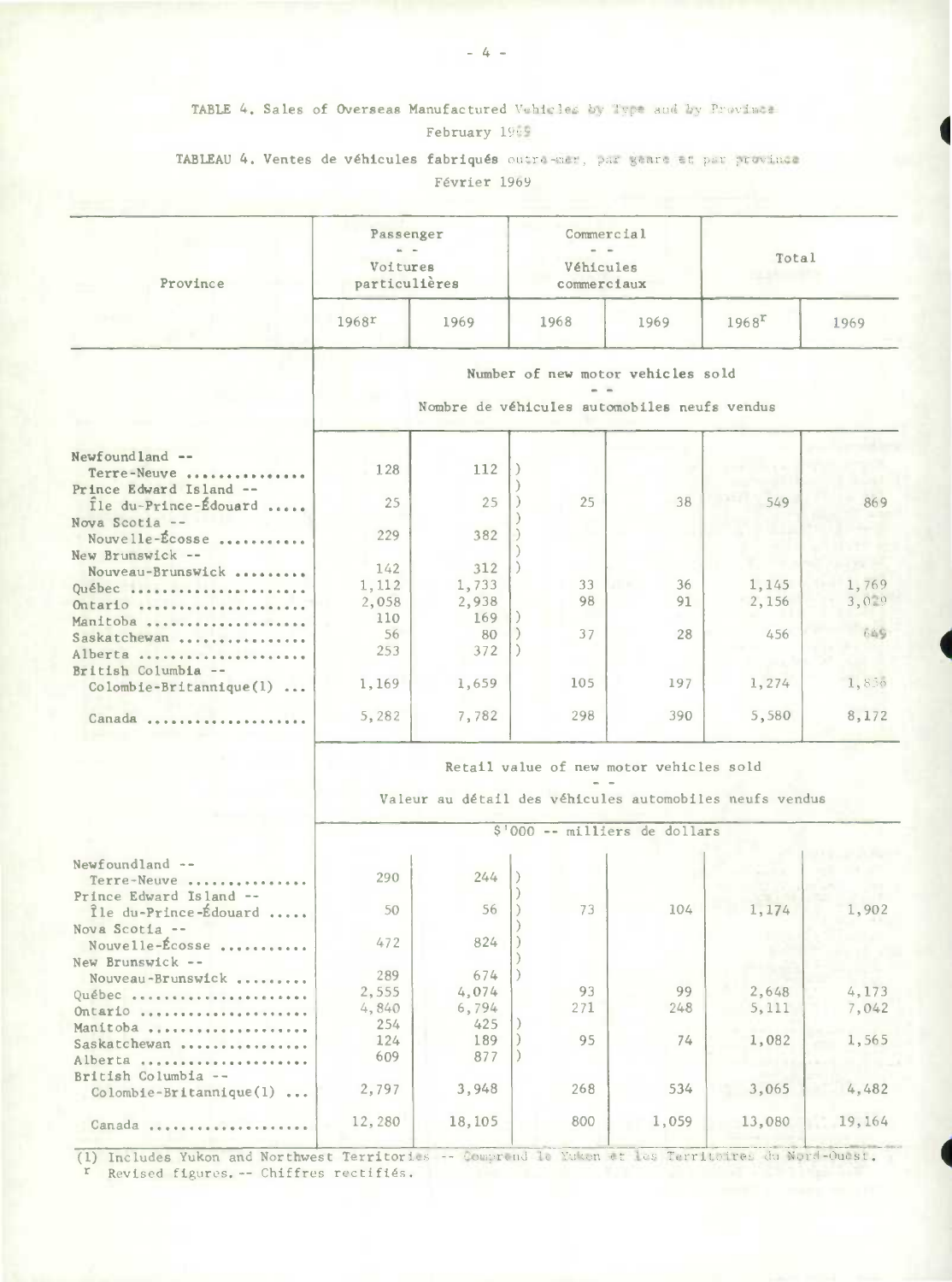#### TABLE 5. Percentage Change in Sales of New Motor Vehicles by Origin and by Type February 1969/1968

TABLEAU 5. Variation procentuelle des ventes de véhicules automobiles neufs par origine et par province Février 1969/1968 Canada and United States Overseas  $-$ Total Canada et Outre-mer États-Unis Province  $P<sub>z</sub>$  $C_{\star}$  $P.$  $C<sub>n</sub>$  $\mathbb{P}$  .  $C_{\star}$  $\sim$   $-$ Total  $\sim$   $\sim$ Total  $=$   $=$ Total  $=$   $=$  $\sim$   $-$ V.P.  $V.C.$ V.P.  $V.C.$  $V.P.$  $V.C.$ per cent -- pourcentage Percentage change in number of vehicles Variation procentuelle - Nombre de véhicules Newfoundland --Terre-Neuve ...............  $12.5 h$  $+33.3$  + 39.6  $+34.3$  $+42.7$ Prince Edward Island --Île du-Prince-Édouard .....  $+ 18.7 + 23.8 + 35.3$  $| + 52.0 |$  $+ 58.3$  $+15.9$  $-8.3$ **Contract**  $+ 8.5$ Nova Scotia --Nouvelle-Écosse ........... 66.8  $+48.4$  + 16.3  $+43.1$  $+45.3$ New Brunswick --Nouveau-Brunswick .........  $+39.5$  $+119.7$  $+35.7$  $+ 38.8$  $+28.4$  $+2.7$ Québec ......................  $+ 9.4$  $+ 3.5 +$  $55.8$  + 9.1  $+ 54.5$  $+ 7.4$  $+9.4$  $+ 7.6$  $0$ ntario .....................  $+40.5$  $+19.0$  $+30.0$  $+20.5$  $+16.5$  $+31.1$  $+18.6+$  $42.8$  $-7.1$ 53.6  $+ 8, 0$  $+ 9.0$  $+ 8.2$ Manitoba ....................  $+ 5.1$ D I) Saskatchewan ................  $-20.9$  $-20.5$  $-22.2$   $)+ 0.1$  $4.5$  $\vdash$ 42.9  $1) - 24.3$  $+42.3$  $-20.3$ 47.0  $-0.4$  $+ 8.6$  $+2.2$ Alberta ......................  $3.6$ I) D British Columbia -- $\text{Colomb}$ ie-Britannique(1) ...  $+41.5$  + 22.7 + 41.9 + 87.6 + 45.7 + 22.8 + 45.3  $+27.7$  $+16.3$  $+10.7$  $+18.6$  + 12.1 + 47.3 + 30.9  $+46.5$  + 14.6 + 18.9  $+15.3$ Canada .................... Percentage change in retail value Variation procentuelle - Valeur au détail Newfoundland --Terre-Neuve ...............  $15.9$  $+ 37.3 + 42.8$  $+44.3$  )  $+38.3$ Prince Edward Island --Île du-Prince-Édouard .....  $+ 23.5$   $]+ 28.5$   $+ 38.3$   $+ 12.0$   $]+ 42.5$   $+ 62.0$   $+ 22.5$  $-6.9$  $+12.8$ Nova Scotia --Nouvelle-Écosse ...........  $+49.2$ Þ  $+ 74.6 b$  $+ 51.5$  $+19.3$  $+44.5$ New Brunswick --Nouveau-Brunswick ........  $+ 39.7$  $+133.2$  $+38.9$  $+42.6$  $+ 31.4 D$  $+19.9$ Québec ......................  $+ 7.1 + 59.5 + 6.5$  $+ 57.6$  $+ 8.1$  $+19.8$  $+ 9.7$  $+ 4.9$ Ontario ......................  $+22.0$  $+ 35.4$  $+ 24.3 +$  $40.0$  $-8.5$  $+37.8$  $+23.2$  $+34.5$  $+25.1$ Manitoba .....................  $9.0<sub>b</sub>$ 67.3  $+11.3$  $+18.2$  $+13.0$  $+$ Saskatchewan ................  $+ 1.0 +$  $52.4$  $b - 22.1$  $+44.6$  $-17.5$  $-6.7$  $-14.0$  $-18.8$   $\bar{D}$  + 11.6  $+ 0.5$  $+18.7$  $+ 5.9$ Alberta , ......................  $-1.5$  $44.0$ British Columbia -- $\text{Colombie-Britannique}(1) \ldots$  $+ 21.9$  + 50.2 + 31.0 + 41.2 + 99.3  $+46.2$  + 25.5  $+ 52.4$  $+33.2$ 

(1) Includes Yukon and Northwest Territories -- Comprend le Yukon et les Territoires du Nord-Ouest. P. - Passenger, C. - Commercial -- V.P. - Voitures particulières, V.C. - Véhicules commerciaux.

 $+14.6$  + 27.8 + 17.3 + 47.4 + 32.4 + 46.5 + 17.0

 $+27.9$ 

 $+19.1$ 

- Nil or zero. - Néant ou zéro.

Canada ....................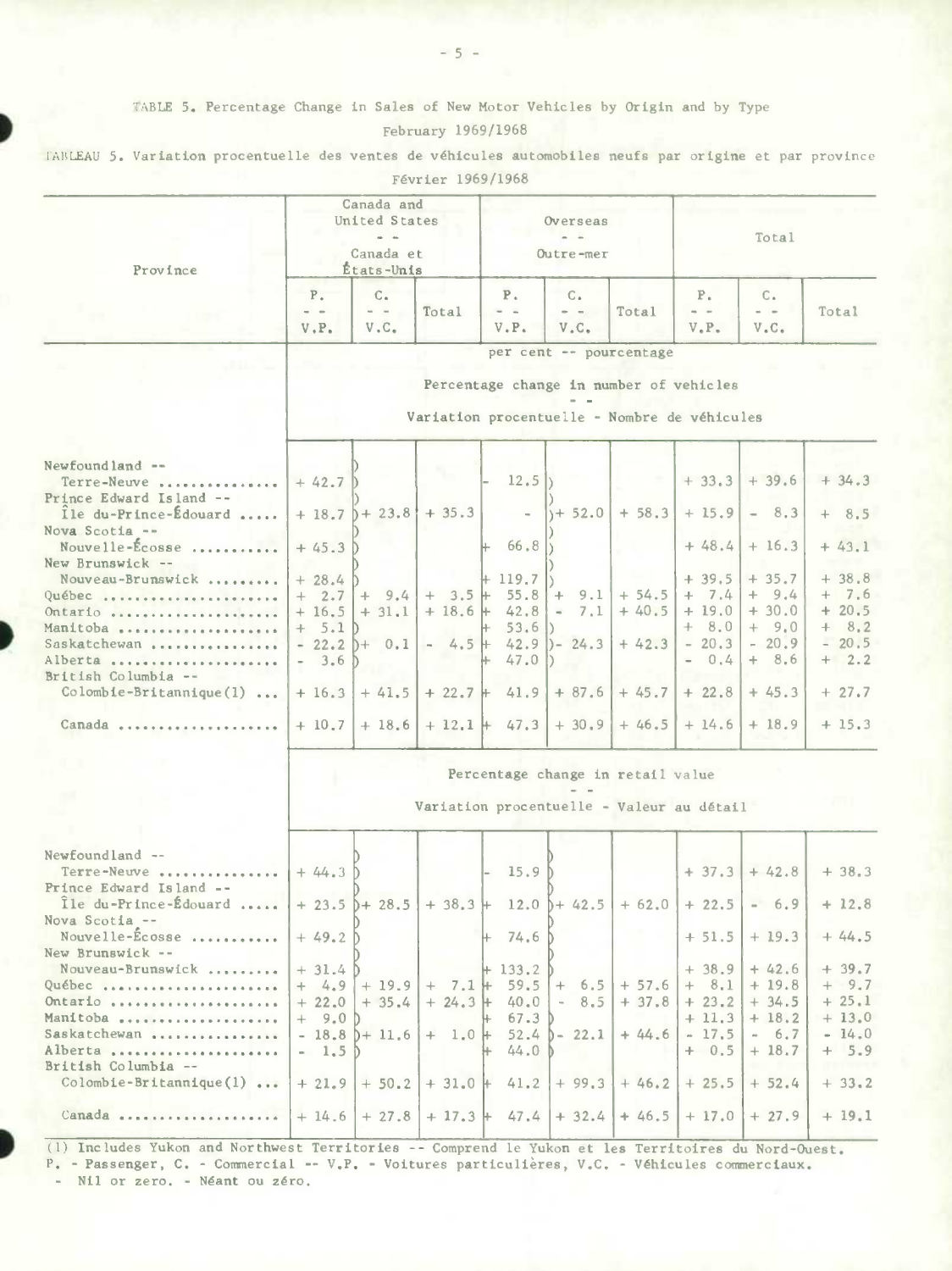#### TABLE 6. Sales of New Motor Vehicles by Type and by Month

TABLEAU 6. Ventes de véhicules automobiles neufs par genre et par mois

|                                 |                                             | Number of vehicles<br>Nombre de véhicules                |        | Retail value<br>Valeur au détail            |                                                    |          |  |
|---------------------------------|---------------------------------------------|----------------------------------------------------------|--------|---------------------------------------------|----------------------------------------------------|----------|--|
| Year and month<br>Année et mois | Passenger<br>Voitures<br>particu-<br>lières | Commercial<br>$=$ $-$<br>Véhicules<br>$commer-$<br>ciaux | Total  | Passenger<br>Voitures<br>particu-<br>lières | Commercial<br>$-$<br>Véhicules<br>commer-<br>ciaux | Total    |  |
|                                 |                                             |                                                          |        | \$'000 -- milliers de dollars               |                                                    |          |  |
| $1968^{\text{r}}$               |                                             |                                                          |        |                                             |                                                    |          |  |
| February -- Février             | 50,165                                      | 10,007                                                   | 60,172 | 171,611                                     | 42,369                                             | 213,980  |  |
| March -- Mars                   | 67,145                                      | 13,297                                                   | 80,442 | 227,140                                     | 56,553                                             | 283,693  |  |
| April -- Avril                  | 66,549                                      | 12,095                                                   | 78,644 | 223,950                                     | 50,751                                             | 274,701  |  |
| $May - - Mal$                   | 81,060                                      | 15,496                                                   | 96,556 | 271,969                                     | 65,376                                             | 337,345  |  |
| June -- Juin                    | 70,326                                      | 13,914                                                   | 84,240 | 233,350                                     | 61,753                                             | 295,103  |  |
| July -- Juillet                 | 61,478                                      | 13,104                                                   | 74,582 | 201,796                                     | 56,028                                             | 257,824  |  |
| August -- Août                  | 53,728                                      | 11,749                                                   | 65,477 | 174,944                                     | 49,443                                             | 224,387  |  |
| September -- Septembre          | 47,382                                      | 10,223                                                   | 57,605 | 153,191                                     | 43,955                                             | 197,146  |  |
| $October - 0ctobre $            | 73,526                                      | 13,830                                                   | 87,356 | 245,945                                     | 59,997                                             | 305, 942 |  |
| November -- Novembre            | 64,119                                      | 12,280                                                   | 76,399 | 216,763                                     | 53,672                                             | 270,435  |  |
| December -- Décembre            | 57,509                                      | 11,267                                                   | 68,776 | 196,257                                     | 49,929                                             | 246,186  |  |
| 1969                            |                                             |                                                          |        |                                             |                                                    |          |  |
| January -- Janvier              | 50,777                                      | 11,315                                                   | 62,092 | 176,153                                     | 49,310                                             | 225,463  |  |
| February -- Février             | 57,465                                      | 11,903                                                   | 69,368 | 200,716                                     | 54,181                                             | 254,897  |  |
|                                 |                                             |                                                          |        |                                             |                                                    |          |  |

r Revised figures. -- Chiffres rectifiés.

 $-6 -$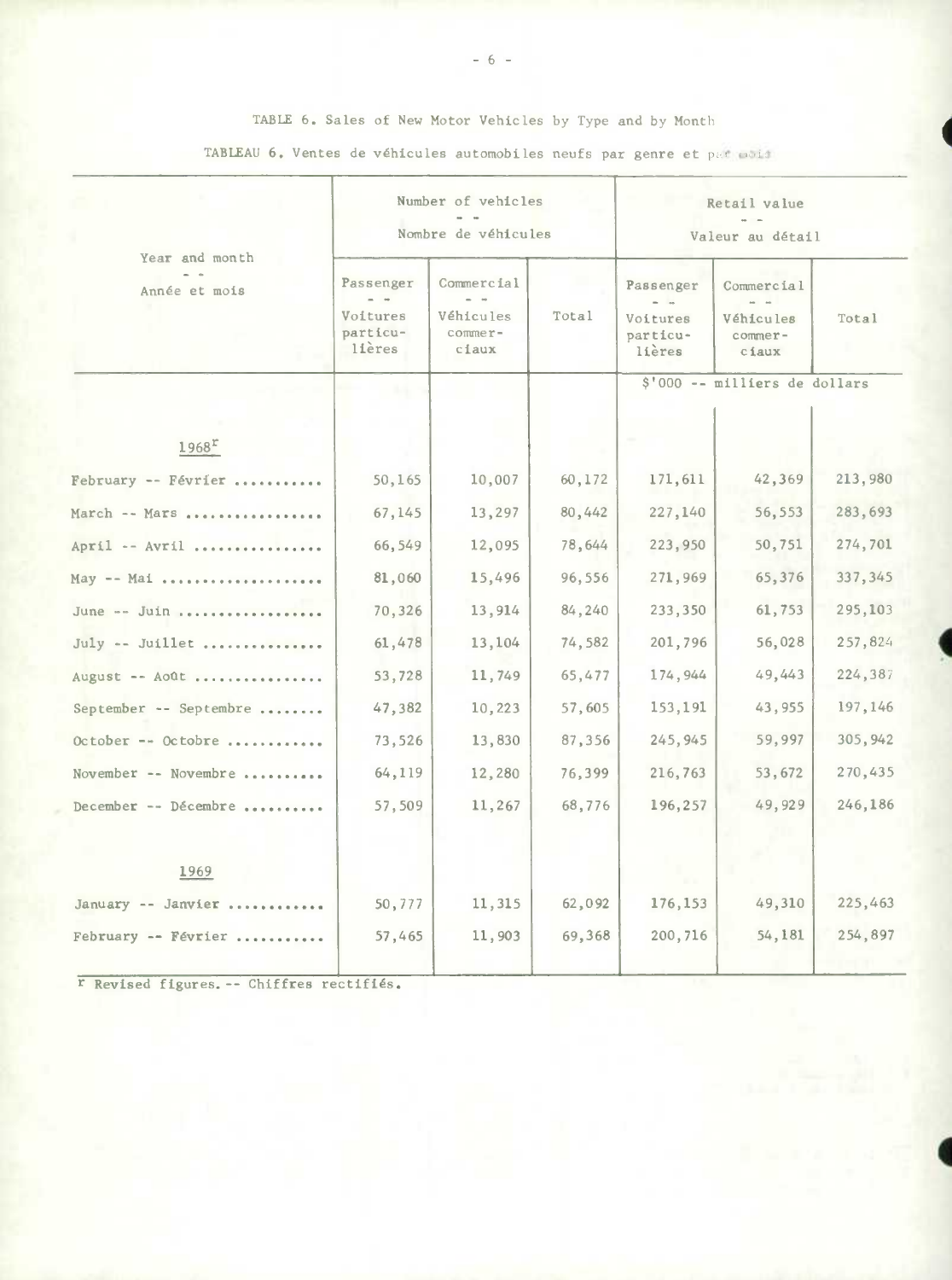